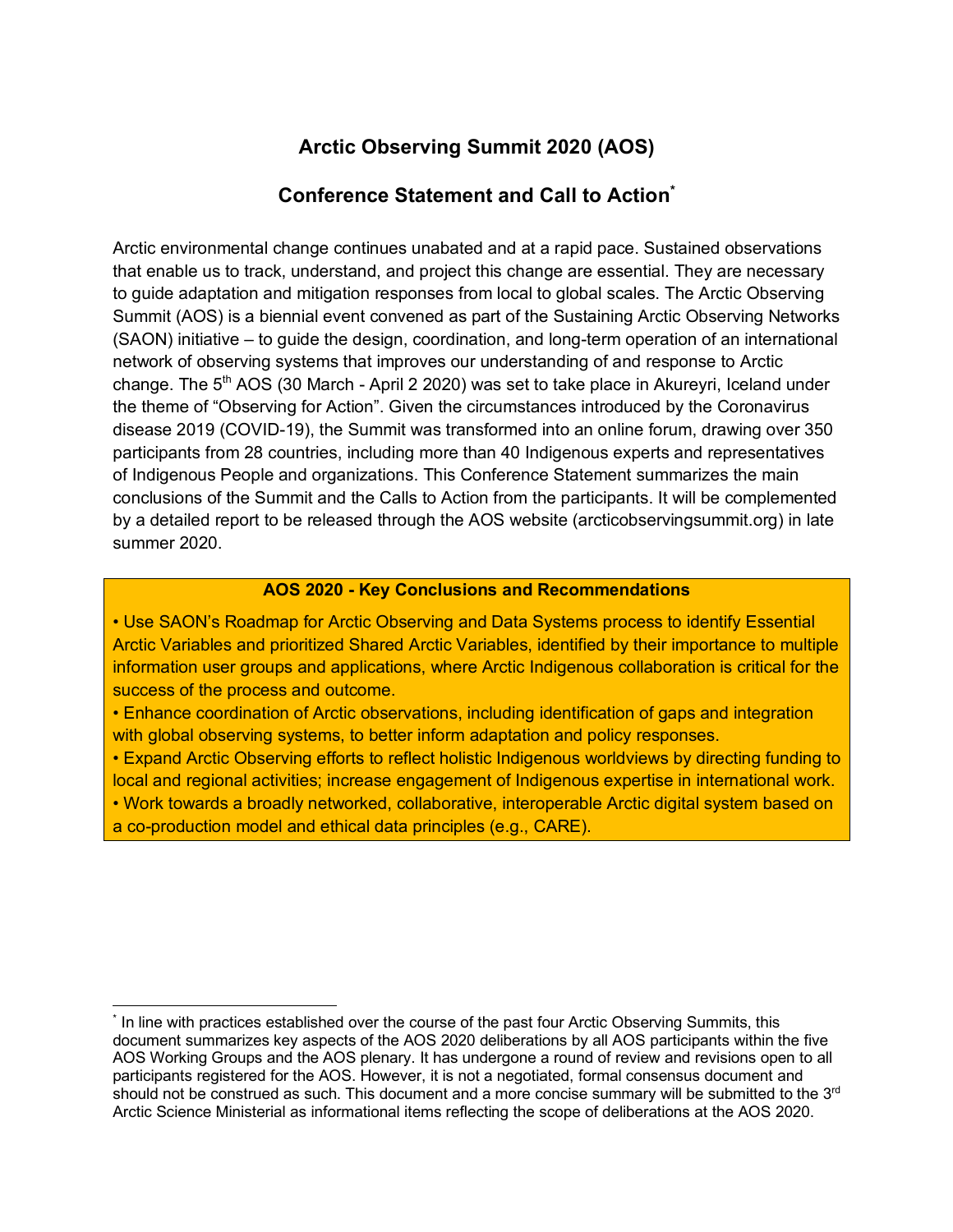### **Responding to the COVID-19 Pandemic**

The impacts of COVID-19 on all aspects of daily life now experienced across the globe may well amplify existing hardships in Arctic communities, including food insecurity, and insufficient emergency response, health care, transportation and communications infrastructure. Our nations are rightfully concerned about the impacts of COVID-19, and future pandemics, on Arctic Indigenous people. Travel to the Arctic presents the threat of carrying the contagion to highly vulnerable populations. Scientific researchers may be in a position to help Arctic people understand and anticipate impacts to their health, economy, environment, communities and overall well-being. AOS participants acknowledge that tracking the course of the present crisis and exploring effective responses are critical in developing options that increase preparedness and resilience of Arctic communities in the face of future disruptions and transformative change.

The COVID-19 crisis also threatens to interrupt critical observations and collection of time series in the Arctic, requiring immediate action to minimize loss of vital data sets and the information derived from them. AOS participants recognize the leadership role of Indigenous communities who have traditional networks of observations and who may help to sustain critical long-term scientific observations and research infrastructures in Arctic communities and remote locations. Now is the time to leverage our diverse expertise and experiences to fullest advantage for broadest benefit.

## **Calls to Action**

In light of the current global circumstances AOS 2020 participants call for an international effort that advances and supports the development of partnerships which allow Arctic Indigenous communities to draw on their strengths to sustain both Indigenous- and scientific-observing efforts. The combination of observations that address Indigenous communities' priorities and operational needs, with those helping maintain critical research time series deserve particular attention.

We call for new and existing research infrastructure (e.g., research stations and/or vessels) to be equipped and utilized so that they may function as critical responders, and support the sharing of skills and expertise, wide dissemination of information, and maintenance of observing programs even in times of crisis. Where needed, infrastructure should support remote communities by responding to their needs in times of difficulty now and into the future. Here, the Forum of Arctic Research Operators (FARO) can serve as an important partner. This approach should include the use of remote-sensing data to complement and, where possible, fill in for temporary loss of in situ observations.

We call for identifying, and where necessary, creating new funding opportunities. This is an appropriate role in particular for the Arctic Funders Forum established in response to the 2<sup>nd</sup> Arctic Science Ministerial, as well as for private foundations, nonprofits, national and state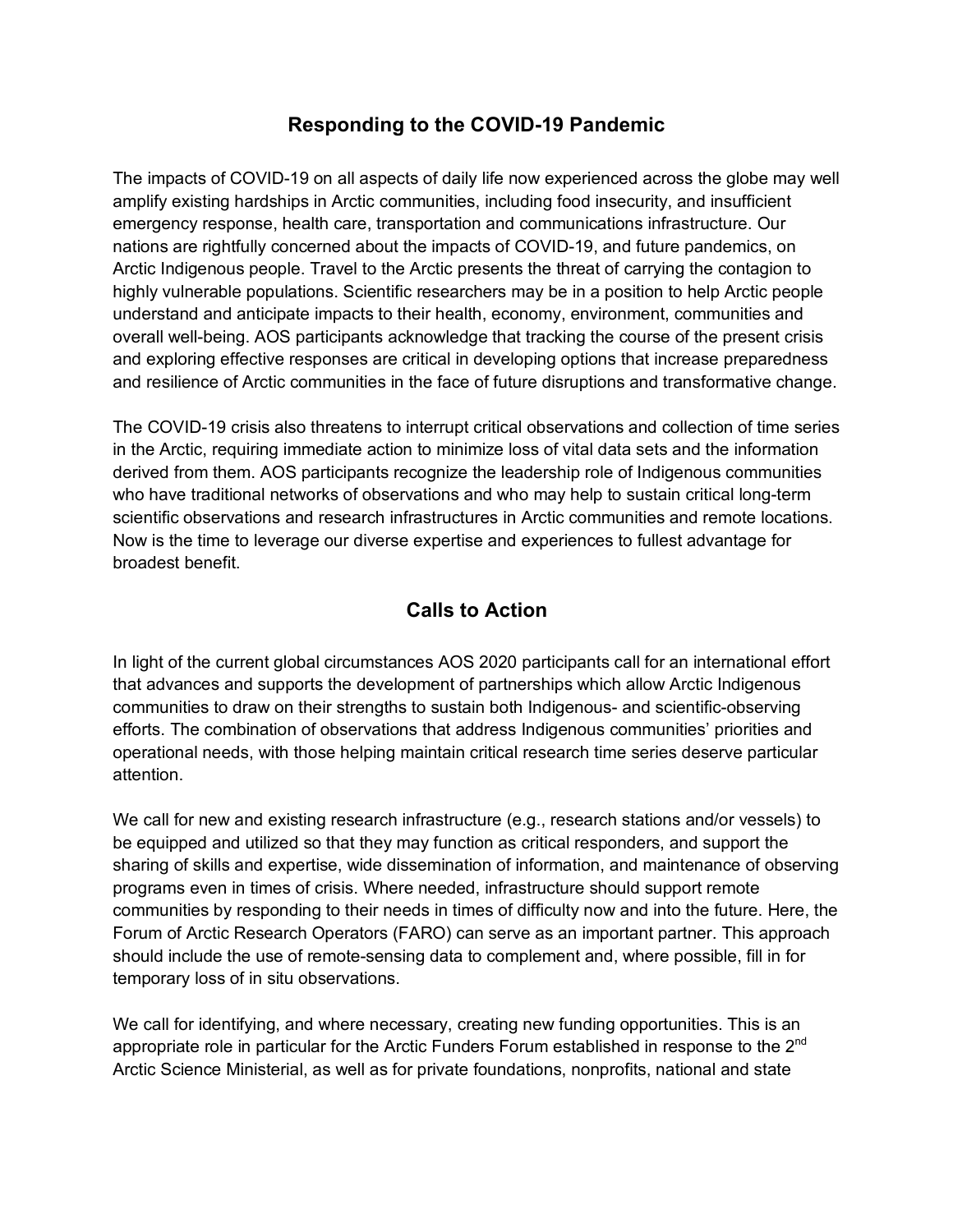agencies, and others. Funding needs to be more flexible and responsive to the needs of communities and shared research interests.

We urge the SAON initiative to continue to serve in a coordinating role through swift implementation of key elements of SAON's Roadmap for Arctic Observations and Data Systems (ROADS). Coordination of people and programs and the ongoing development of interoperable technologies and data systems such as SAON's Arctic Global Earth Observation System of Systems (Arctic GEOSS) will ensure that information is available, accessible and usable.

We recommend that SAON quickly establish an Expert Panel on Health and Well-being composed of Indigenous experts, knowledge holders, and youth, as well as health, social, and natural scientists, global observing network organizations, and other Arctic residents. ROADS will guide the development of new partnerships with Indigenous communities towards Arctic observing system co-design and co-management approaches.

#### **Broader Conclusions**

The following paragraphs reflect the outcomes of work conducted within the five Working Groups under AOS 2020, Design, Optimization and Implementation of the Observing System (WG1), Observing in Support of Adaptation and Mitigation (WG2), Observing in Support of Indigenous Food Security and Related Needs (WG3), Data Interoperability and Federated Search (WG4), and Arctic Observations in the context of Global Observing Initiatives (WG5).

(1) We recognize the value and experience of global observing organizations (i.e., World Meteorological Organization, WMO, the intergovernmental partnership Group on Earth Observations, GEO, Global Ocean Observing System, GOOS). Where possible, and with a match of essential variables, global observing systems should expand more forcefully into the Arctic, at least with a subset of their observations. The Arctic observing community can add particular value to global efforts, through the ROADS process, by sharing requirements, resources, and information across sectors and disciplines. We recommend that in identifying Essential Arctic Variables (EAV) they be prioritized as Shared Arctic Variables (SAVs), identified by their importance to multiple information user groups and applications. Arctic Indigenous community and Indigenous organizations collaboration throughout the process is critical for success. Expert panels, comprising observation data providers and users, Indigenous and Arctic communities prominent among these, and coordinated through SAON would be called on to define these variables. Panels would use processes established by global observing systems for identifying and defining EAVs and SAVs wherever possible and should be broadly inclusive and draw on rounds of user community input to best reflect a range of perspectives. This process should be established as soon as possible. International networks are invited to develop formal engagement mechanisms or to help lead the process where appropriate.

To guide identification of SAVs, we recommend launching regional studies. Regions such as the Bering Sea, the Beaufort/Mackenzie Delta area, Baffin Bay and surrounding coasts, and the Barents Sea, with strong regional networks of Indigenous observers, broadly international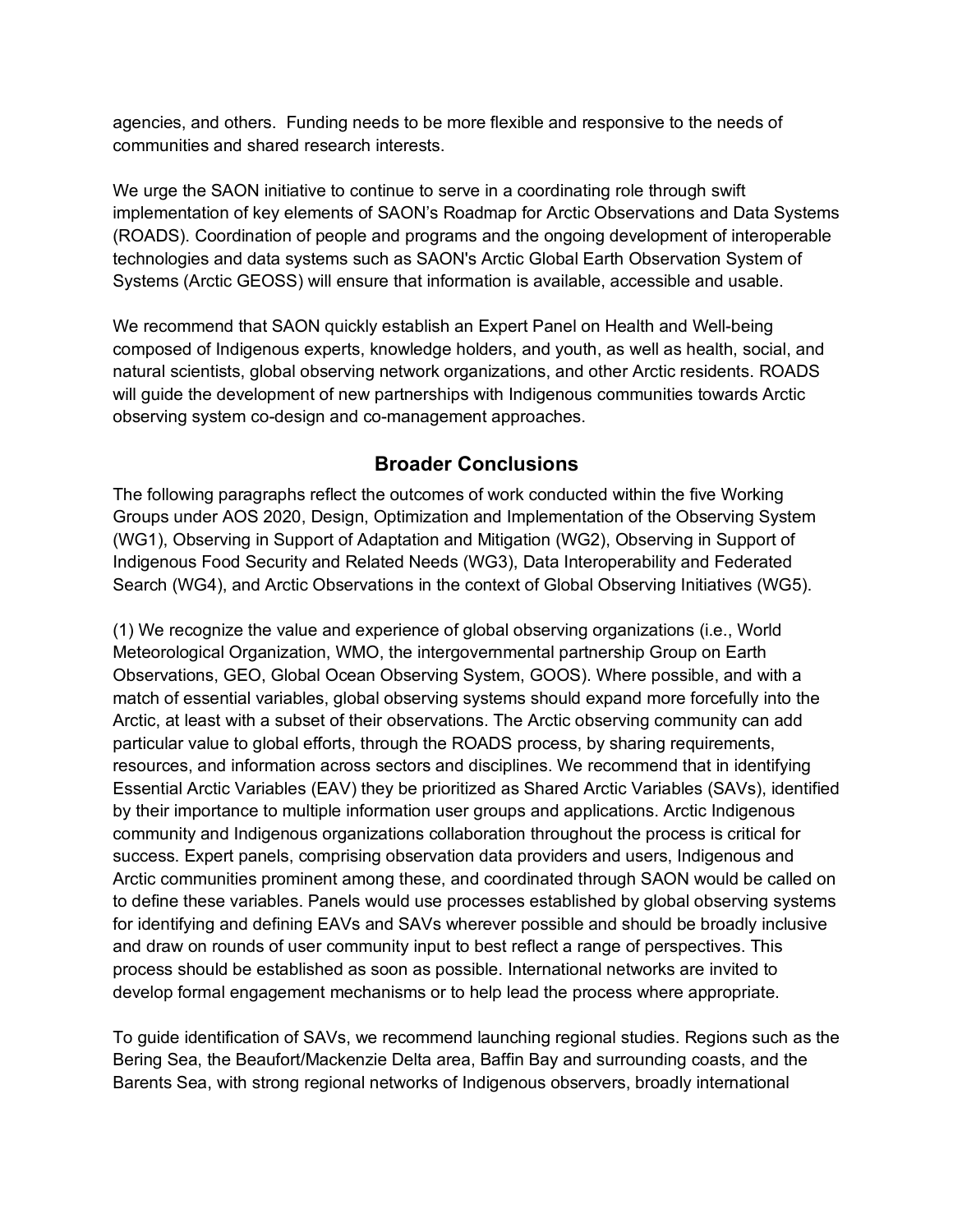scientific activity, large-scale commercial fisheries, and major impacts from rapid environmental change are particular suited as locales for regional efforts.

Regional and pan-Arctic efforts under ROADS need to be complemented by continued, and expanded, funding and infrastructure support of in situ observations and field measurements. The importance of such efforts cannot be overstated, given that – for example - in the Arctic Ocean ship-borne research observations currently serve as almost the only source of accurate information.

The engagement of Arctic Council Working Groups in the ROADS process is essential and is expected to enhance outcomes from the activities outlined in this document.

(2) Improved understanding of system components, essential variables and processes supports our ability to project the longer-term trajectory of the system and plan for the future. Near realtime data is vital to decision-makers and informs operational and tactical decision making, as well as longer-term adaptation and mitigation. We recommend continued development of easily understood graphical data drawn from multiple observing/monitoring programs, networks, and systems to project long-term trajectories and information flow on short time scales. This helps to minimize risk and inform planning and adaptation to a crisis situation.

Planning for, adapting to, and mitigating change in the Arctic, as elsewhere, requires the sustained and iterative design and implementation of a pan-Arctic, internationally supported network of observing systems. Many elements of the system are already in place but there are gaps to be identified and filled to maximize benefits. We recommend quickly identifying essential variables most useful for observing in support of disaster management and risk reduction, improving resilience and co-management of terrestrial and marine ecosystems including wildlife, and ensuring the resilience of Arctic communities and people. Indigenous and science-based observing together should inform decision making across time, space, people and organizations. Information from such observing approaches should support development of policy, real-world solutions to existing and emerging problems, and the implementation of adaptation initiatives and mitigation efforts.

(3) Never before has the importance of working together been amplified as in the current COVID-19 pandemic. We acknowledge the value of a paradigm shift at multiple levels to advance observing for action. Indigenous Peoples, specifically youth, need to drive, determine, and act on research priorities. Direct funding is imperative for local to regional level efforts and to strengthen community-driven observations for action, physical and technological infrastructure, and development of best practices, protocols and critical observing needs. Therefore, ROADS mapping efforts should be expanded to reflect holistic Indigenous worldviews and a food security lens to improve decision-making and links among monitoring programs and management systems. 'Health, Wellness, and Wellbeing' is critical to Arctic Indigenous Peoples and should be a central theme at AOS 2022 with invited leadership from Indigenous Peoples. We need immediate, strong, unified messaging from all leadership levels